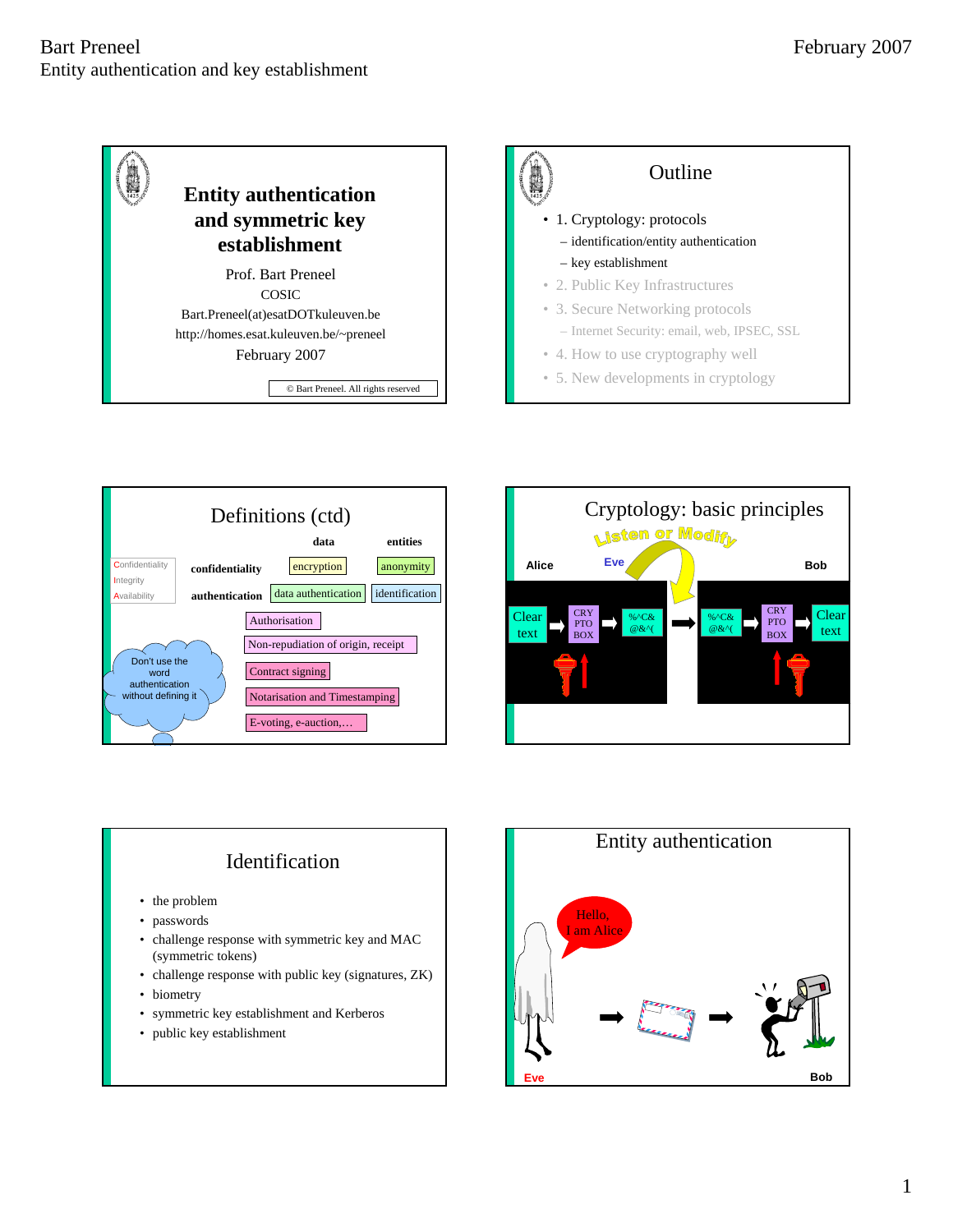









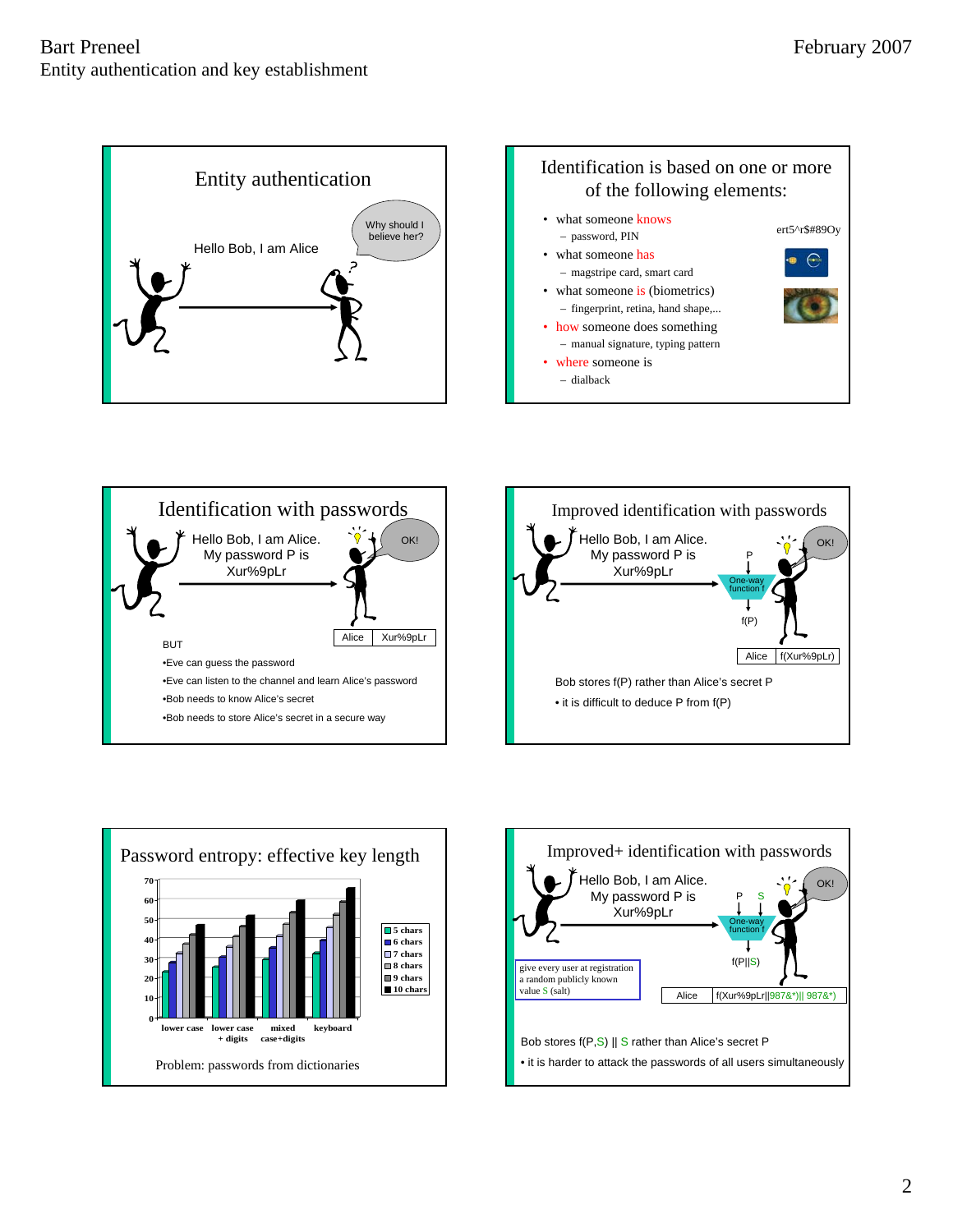## Example: UNIX

- Function  $f() = DES$  applied 25 times to the all zero plaintext  $DES_K(DES_K(...DES_K(000..0)))$ with as key the password (8 7-bit characters)
- Salt: 12-bit modification to DES
- etc/passwd public
- PC: 1 million passwords/second
- But time-memory tradeoff…

#### Problem: human memory is limited



- Solution: store key **K** on magstripe, USB key, hard disk
- Stops guessing attacks

But this does not solve the other problems related to passwords

And now you identify the card, not the user….

#### Improvement: Static Data Authentication

- Replace K by a signature of a third party CA (Certification Authority) on Alice's name:  $SigSK_{CA}$  (Alice) = special certificate
- Advantage: can be verified using a public string  $PK_{CA}$
- Advantage: can only be generated by CA
- Disadvantage: signature  $= 40.128$  bytes
- Disadvantage: can still be copied/intercepted





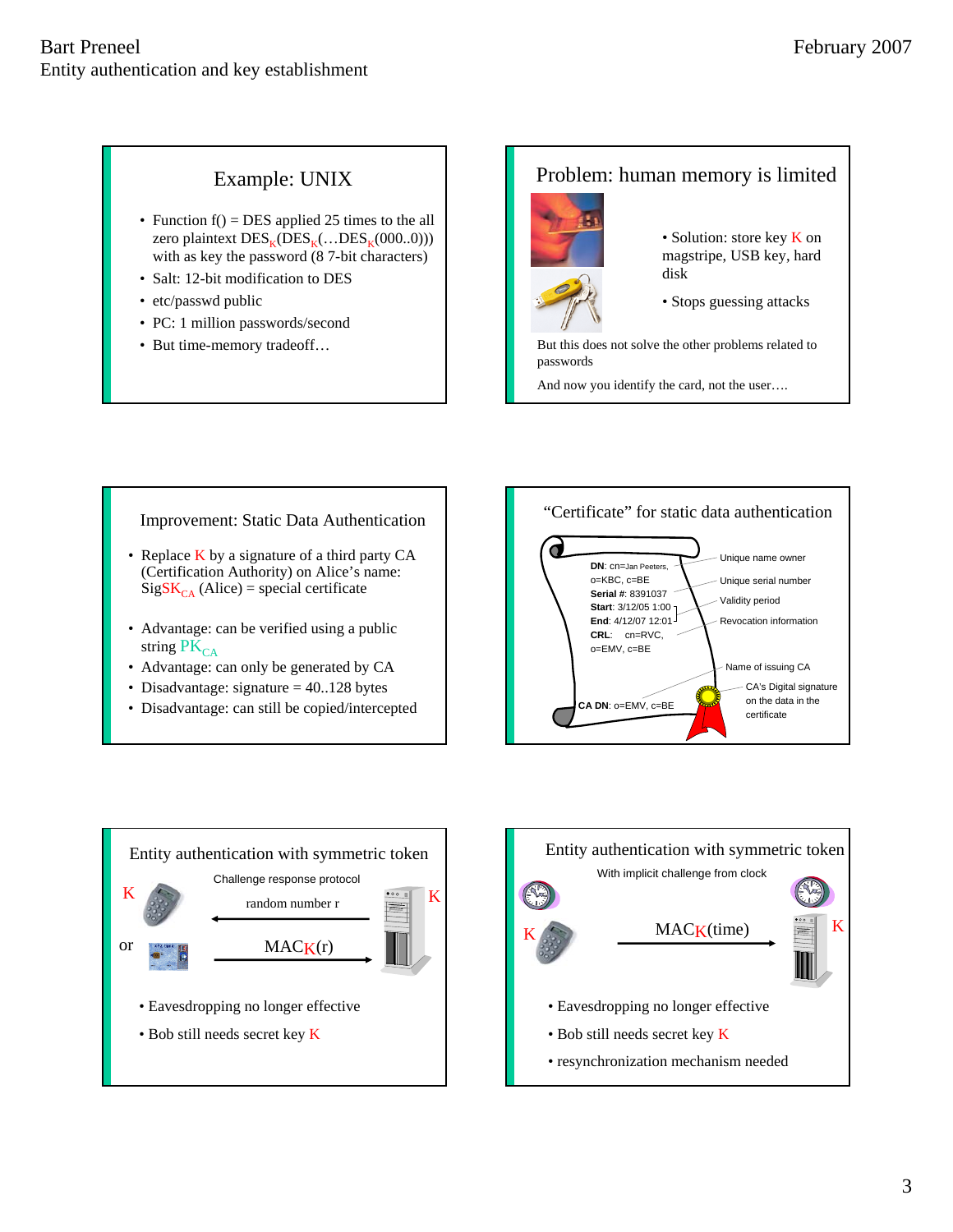









– Has this person ever registered in the system?

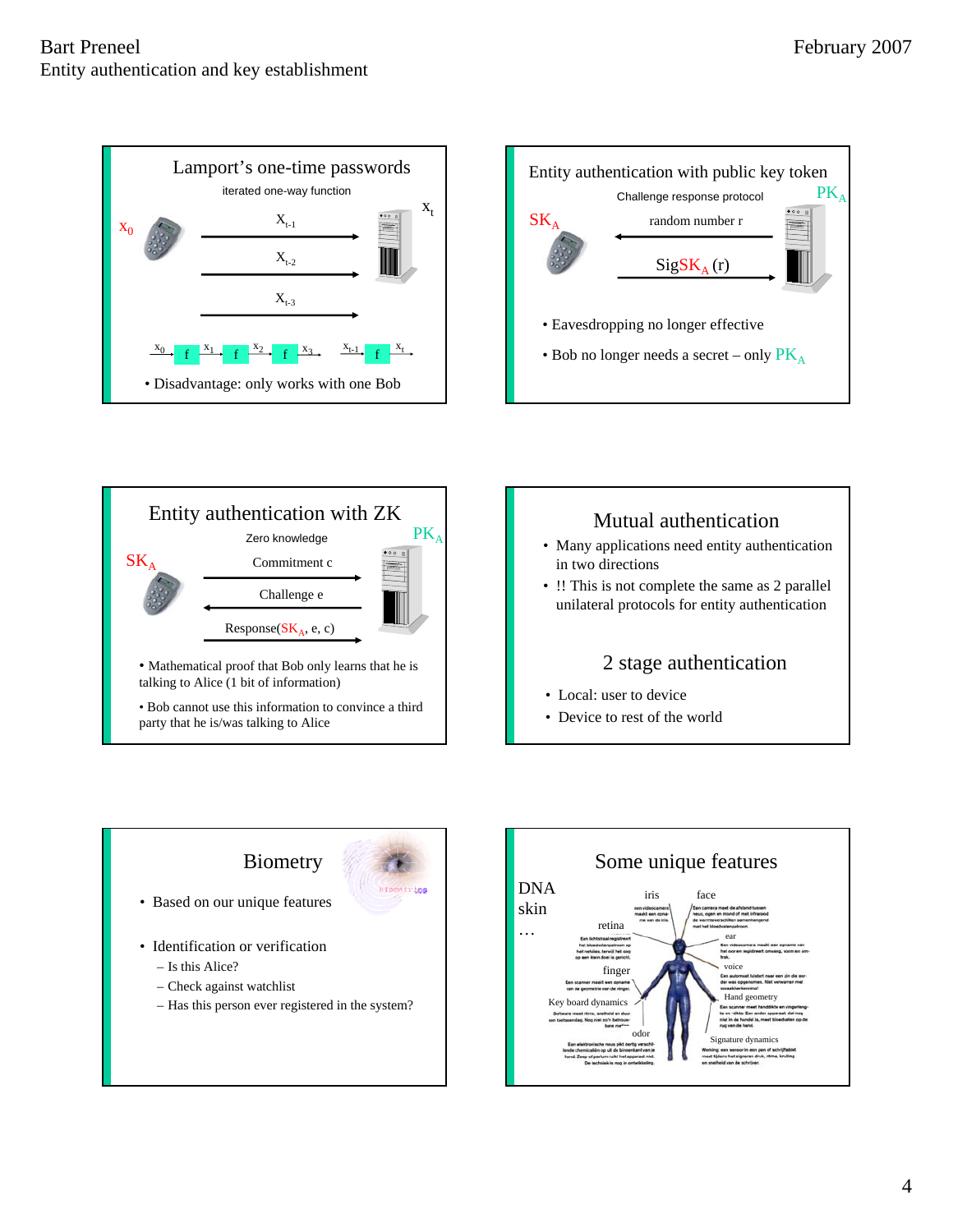







# Fingerprint (2)

- Small sensor
- Small template (100 bytes)
- Commercially available
	- Optical/thermical/capacitive
	- Liveness detection
- Problems for some ethnic groups and some professions
- Connotation with crime

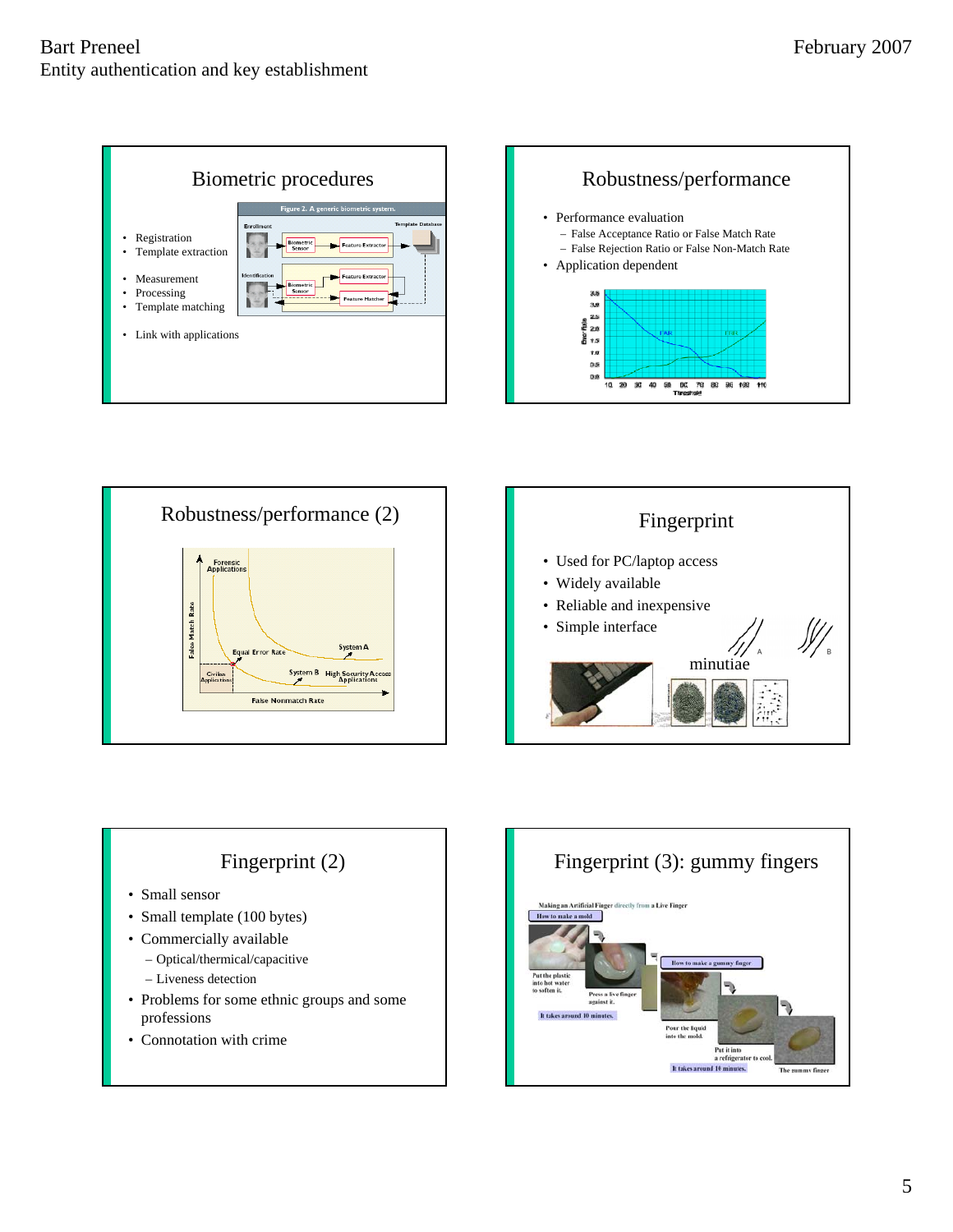### Hand geometry

- Flexible performance tuning
- Mostly 3D geometry
- Example: 1996 Olympics



#### Voice recognition

- Speech processing technology well developed
- Can be used at a distance
- Can use microphone of our gsm
- But tools to spoof exist as well
- Typical applications: complement PIN for mobile or domotica

Iris Scan

- No contact and fast
- Conventional CCD camera
- 200 parameters
- Template: 512 bytes
- All etnic groups
- Reveals health status



#### Retina scan

- Stable and unique pattern of blood vessels
- Invasive
- High security



## Manual signature

- Measure distance, speed, accelerations, pressure
- Familiar
- Easy to use
- Template needs continuous update
- Technology not fully mature



## Facial recognition

- User friendly
- No cooperation needed
- Reliability limited
- Robustness issues
	- Lighting conditions
	- Glasses/hair/beard/...

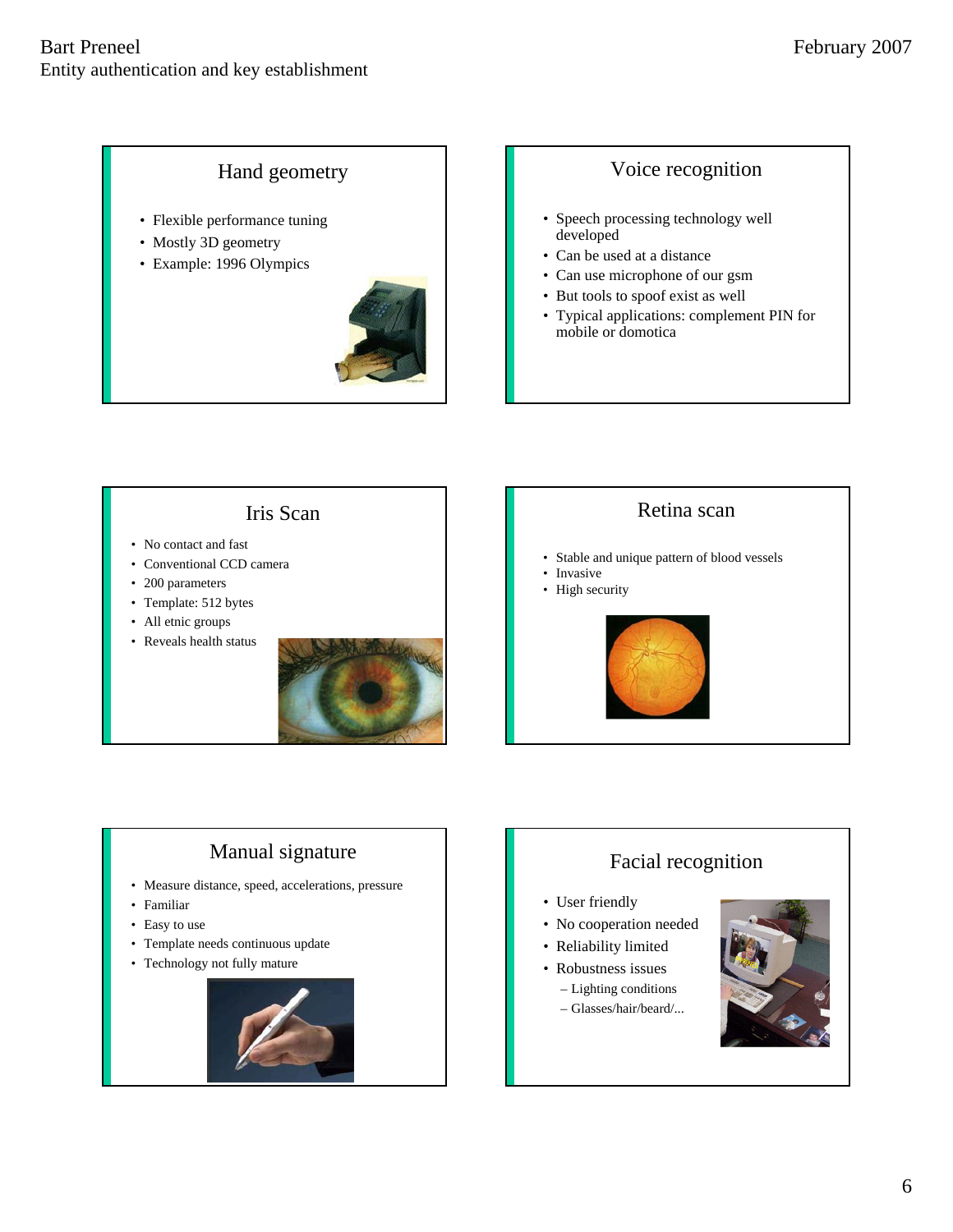| Comparison       |            |           |             |               |          |
|------------------|------------|-----------|-------------|---------------|----------|
| Feature          | Uniqueness | Permanent | Performance | Acceptability | Spoofing |
| Facial           | Low        | Average   | Low         | High          | Low      |
| Fingerprint      | High       | High      | High        | Average       | High     |
| Hand<br>geometry | Average    | Average   | Average     | Average       | Average  |
| Iris             | High       | High      | High        | Low           | High     |
| Retina           | High       | Average   | High        | Low           | High     |
| Signature        | Low        | Low       | Low         | High          | Low      |
| Voice            | Low        | Low       | Low         | High          | Low      |



### Location-based authentication

- Dial-back: can be defeated using fake dial tone
- IP addresses and MAC addresses can be spoofed
- Mobile/wireless communications: operator knows access point, but how to convince others?
- Trusted GPS?

### Limitations of entity authentication • Establish who someone is • Establish that this person is active

• But what about keeping authenticity alive?



### Solution

- Authenticated key agreement
- Run a mutual entity authentication protocol
- Establish a key
- Encrypt and authenticate all information exchanged using this key

### Key establishment

- The problem
- How to establish secret keys using secret keys?
- How to establish secret keys using public keys?
	- Diffie-Hellman and STS
- How to distribute public keys? (PKI)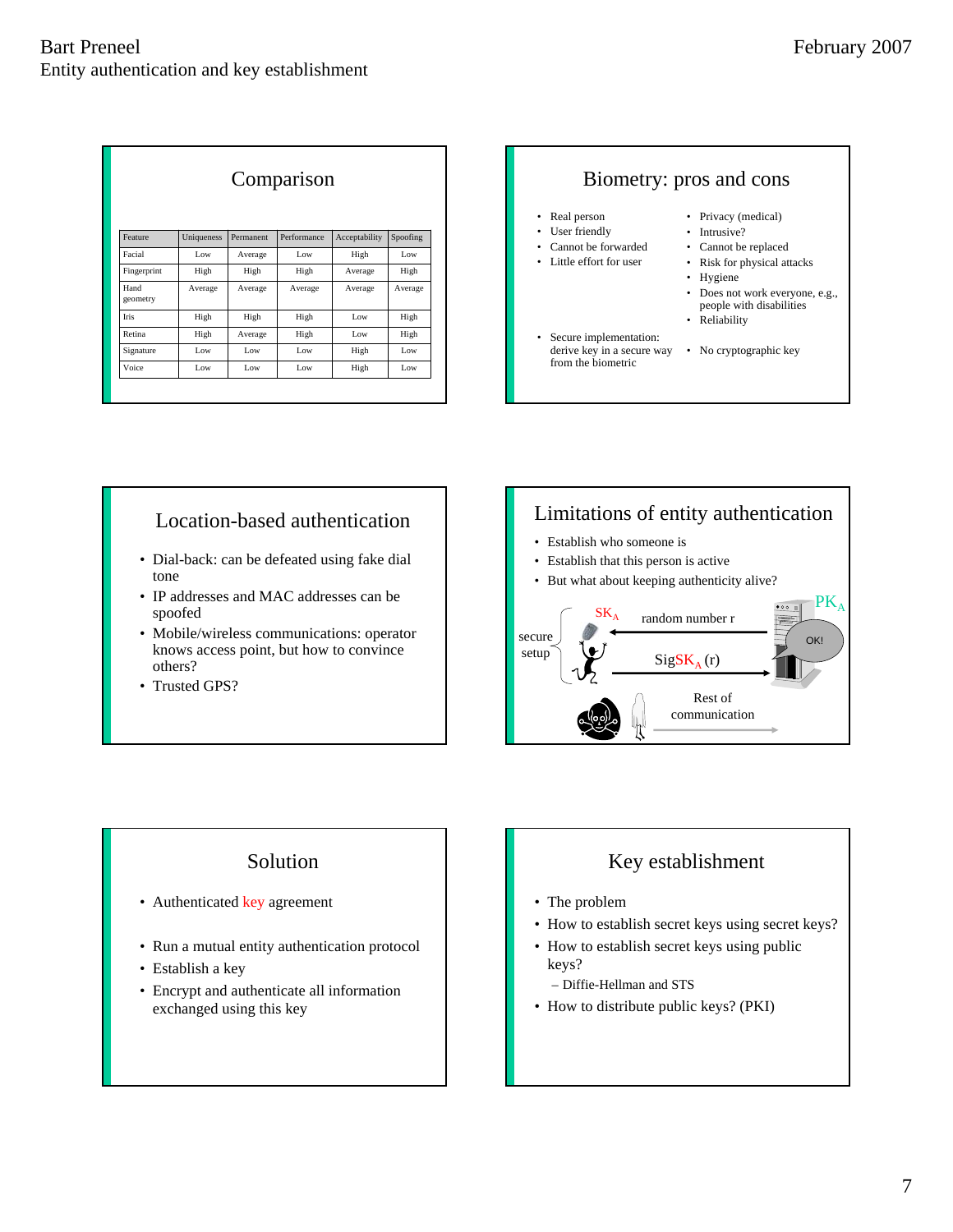### Key establishment: the problem

- Cryptology makes it easier to secure information, by replacing the security of information by the security of keys
- The main problem is how to establish these keys
	- 95% of the difficulty
	- integrate with application
	- if possible transparent to end users





(temporary IMSI)

– the next TIMSI is sent (encrypted) during the call set-up





Symmetric key distribution with 3rd party(2)

- After: Alice and Bob share a short term key *k*
- Need to trust third party!
- Single point of failure in system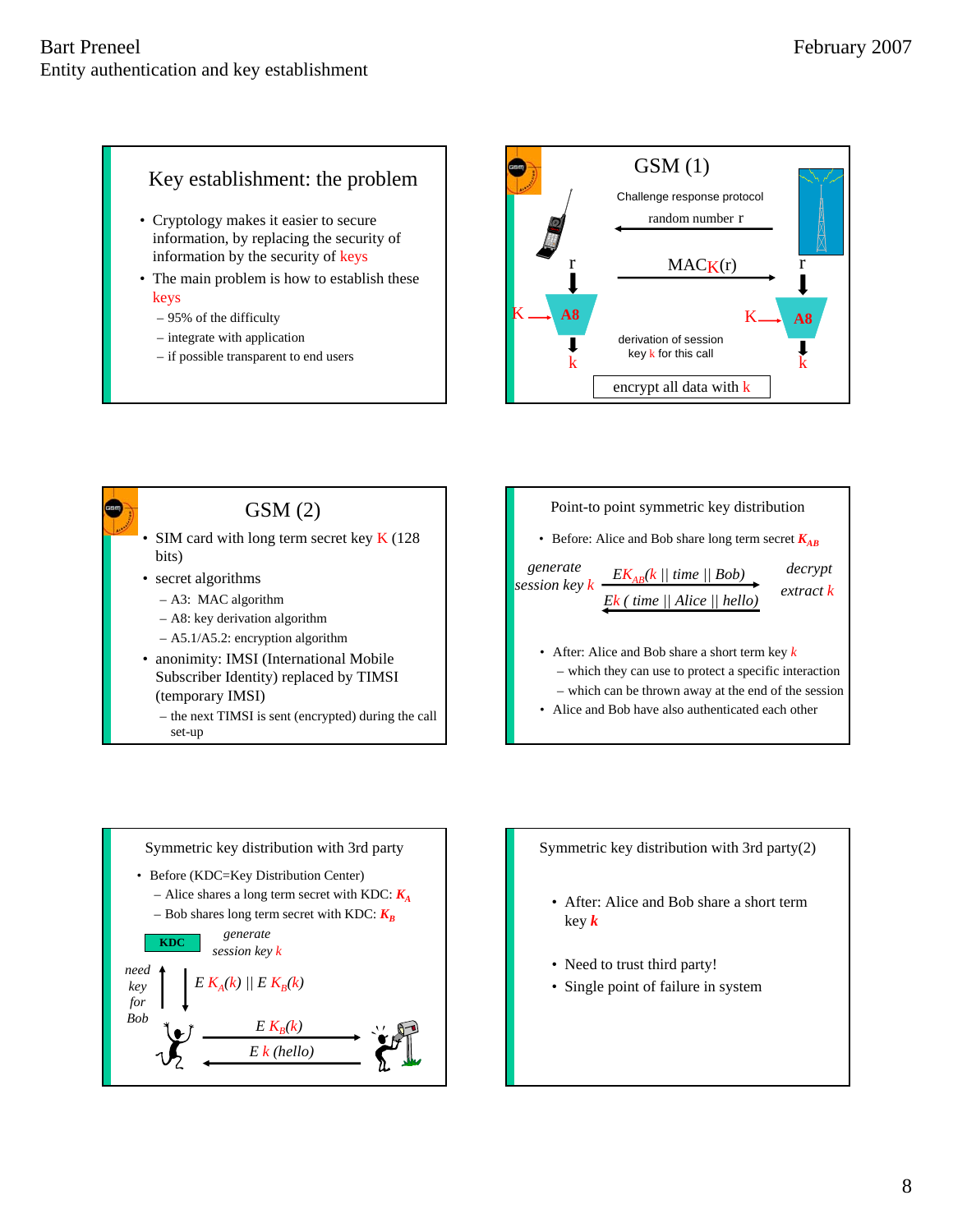









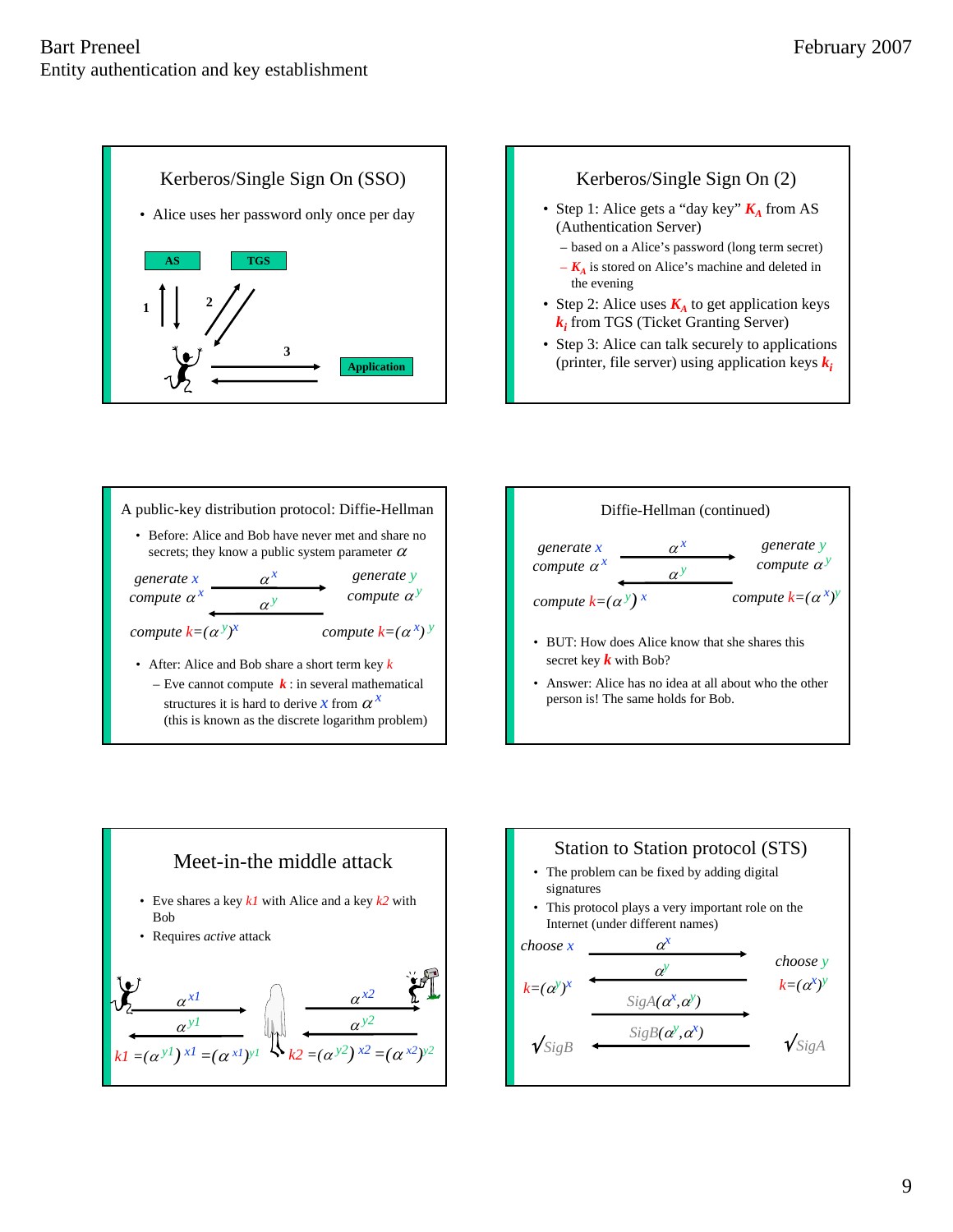#### Bart Preneel Entity authentication and key establishment







• How does Alice know that Bob has received the key  $k$  and that Bob is present (entity authentication)?